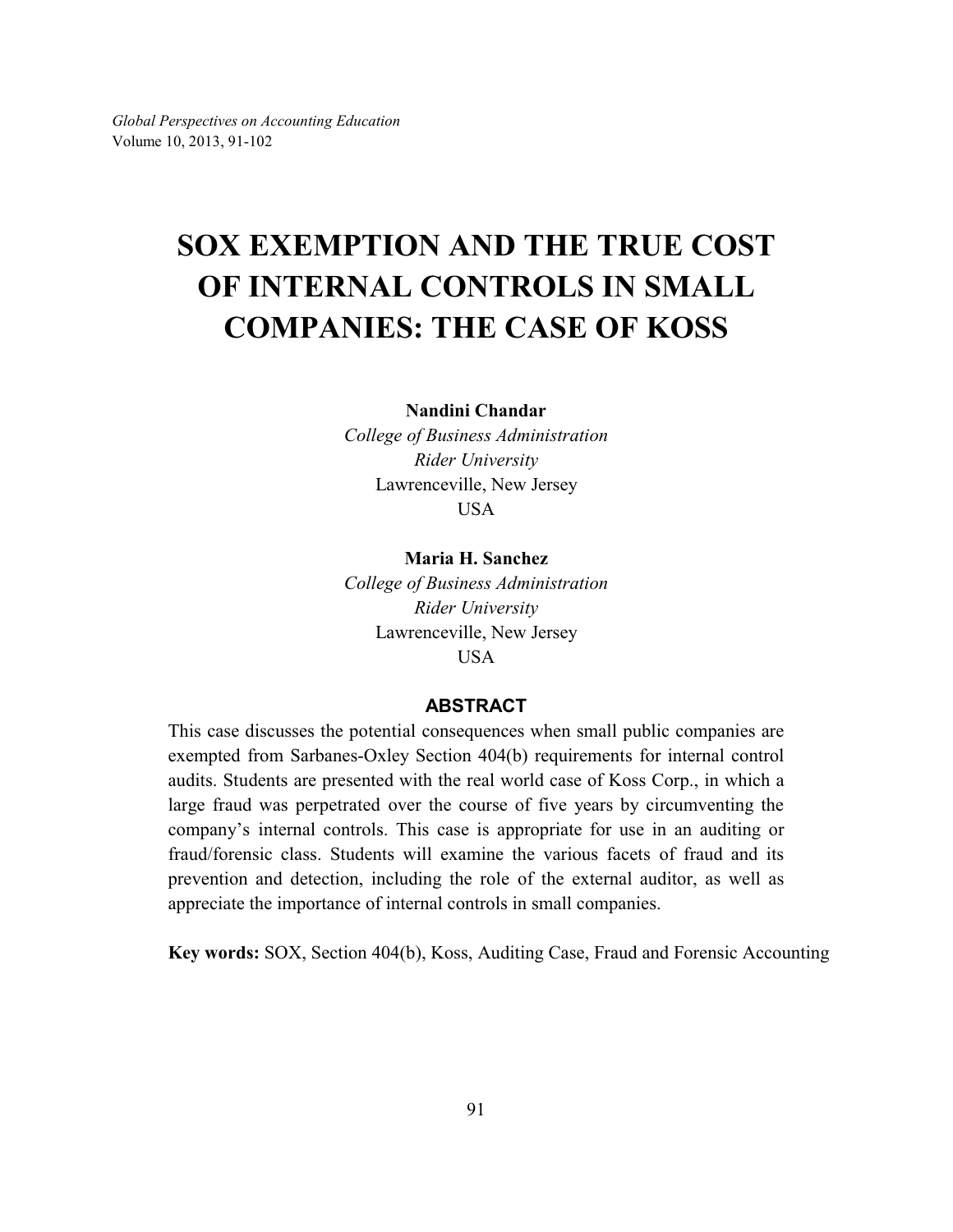### **KOSS HISTORY AND BACKGROUND**

K oss Corp. is a consumer electronics company recognized as the pioneer and leading U.S. manufacturer of stereo headphones and related accessory products. It offers speaker-phones, computer and telecommunication headsets, active noise cancelling stereophones, wireless stereophones and other products. Originally founded as a television rental business in 1953, the company's founder, John Koss, and his partner, Martin Lange, subsequently pioneered the stereo headphone, which created an audio revolution in 1958. The timing of the invention was propitious. The baby boom generation of the 1960s and 1970s created a huge demand for loud music and high quality stereo sound as the rock and roll era took off. The company's sales increased dramatically during this period.

John Koss ran the company with a simple hierarchy, no significant controls and little formal planning, instead concentrating on producing high quality headphones and marketing them through innovative billboards and commercials in media outlets. Despite some competition from Japanese firms in its early years, Koss' focus on product quality proved successful and sales grew at an annual rate of 15-20%. In 1967, the company went public with approximately \$1 million of annual sales. The company expanded internationally in the 1970s, and by the mid-1970s, the company had manufacturing subsidiaries in Italy and Ireland, and international sales and marketing centers in London and Canada. By this time, the Koss brand controlled between 25 to 40 percent of the stereo headphone market worldwide. However, while the company achieved record sales, its profits were hit by unfavorable exchange rates and labor unrest in the Italian manufacturing facility, which it subsequently closed. Nevertheless, the company continued to expand in the 1970s. Departing from its strategy of marketing its products only through high end audio outlets, the company started distributing its headphones through Sears Roebuck and Company in 1976 and subsequently through other mass merchandisers, competing on both price and quality with Japanese imports.

By the end of the 1970s, increasing market competition along with changing market demographics, as baby boomers got older, resulted in a maturing of the business and decreasing profitability. In 1979, with annual sales of \$25 million, future growth seemed uncertain. Recognizing the need for professional management, Koss brought in James D. Dodson as president and chief operating officer. Dodson created formal systems for planning and control, as well as internal rules and documentation procedures. He also spearheaded a shift in strategy by diversifying away from stereo headphones and expanding into several related electronics areas.

Dodson's expansion strategy proved disastrous for the company. Consumer demand for headphones declined about 50% in 1983-84, and Koss' market share plunged from a peak of 50% of the U.S. market to around 25% in mid-1980s. Competition from Japanese manufacturers, like Sony with its top selling "Walkman," and cheap imitators that seemed ubiquitous proved fatal to the company's portable devices. Sales declined from \$25.2 million in 1981 to around \$20 million with a net loss of \$6 million in 1984. Additionally, the expansion had resulted in the company going heavily into debt.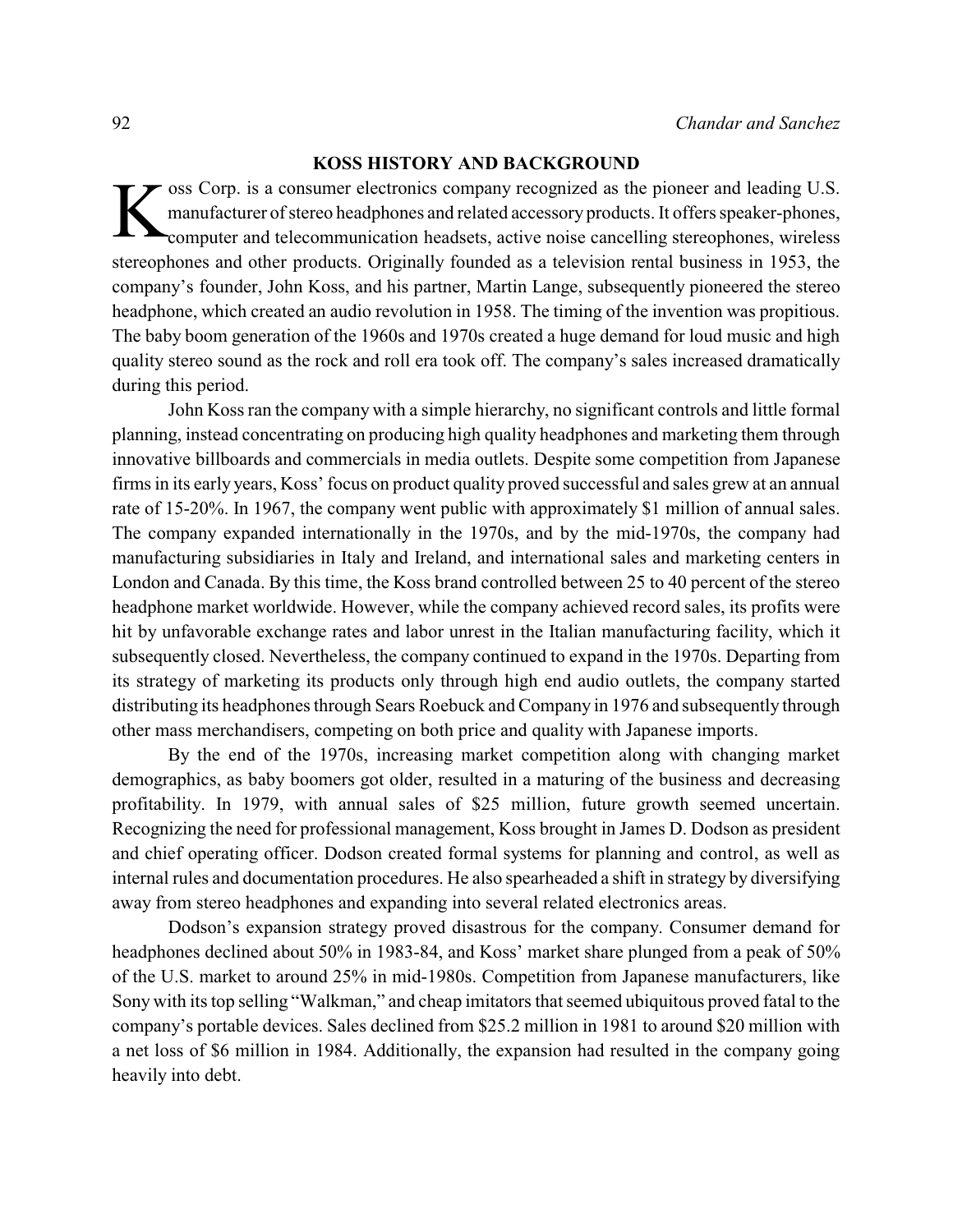#### *Sox Exemption of Internal Controls in Small Companies* 93

As a consequence of its dire financial situation, Koss entered a restructuring plan after filing for Chapter 11 bankruptcy protection in December, 1984. Dodson was fired and John Koss retook control of the company, hiring a new Executive Vice-President James Dorman to see Koss through its bankruptcy proceedings. The company closed its European operations, laid off employees, instituted pay cuts, renegotiated debt and secured a \$1.2 million loan to see it through the holiday season. Focusing on its core business, Koss put out a new line of mass market headphones selling for \$10 to \$20 at retailers such as Target, Zayre and Kmart, while repackaging its high end line. The asset sales and loans enabled the company to pay off the banks and emerge from bankruptcy in December, 1985. It started to develop stricter management standards and focused on efficiency in producing and marketing its products.

In 1991, Michael Koss, the founder's son, took over as President and CEO. The company stayed close to its core headphones business servicing both the mass market and high-end consumers with prices ranging from \$10 to \$2000 a pair in the early 1990s. Innovations also focused on this segment and included headphones that changed color with exposure to light and headphones designed specifically for computer games. The company's revenues increased from around \$25 million in the early 1990s to record sales of \$40 million in 1997. The company's success came in the face of stiff competition from Sony and other Asian manufacturers as its new lean domestic structure allowed it to respond quickly to new trends. Koss made headphones with enhanced features such as noise suppression, collapsible and cordless models, and headphones with interchangeable components. It licensed its name to makers of car speakers and stereos, and made headphone equipment for the telecommunications industry.

The decade of the 2000s also saw growth with revenues of almost \$49 million in 2008. However, the company saw significant revenue decreases in 2009 (\$42 million) and 2010 (\$40 million) reflecting the severe global recession.

The economic crisis, however, paled in comparison to a huge scandal uncovered at the company. It was during the 2000s that Sujata "Sue" Sachdeva, Vice President of Finance and Principal Accounting Officer for Koss, embezzled more than \$30 million from the company, circumventing the firm's internal controls as well as monitoring by Grant Thornton, Koss' external auditors. The fraud is described in the next section.

#### **THE FRAUD**

During the course of about five years, Sachdeva was able to defraud Koss of approximately \$31.5 million. The amount embezzled each year increased significantly over the period (Exhibit 1).

It was a simple fraud: she racked up millions of dollars of personal expenses on her personal American Express credit card and then simply paid the American Express bills with wire transfers from Koss bank accounts. Before her arrest, Sachdeva's spending was nearly \$600,000 per month.

Sachdeva's lavish purchases included designer clothes, furs, handbags, jewelry, cars, travel and more. She paid for these items largely by fraudulently authorizing and directing wire transfers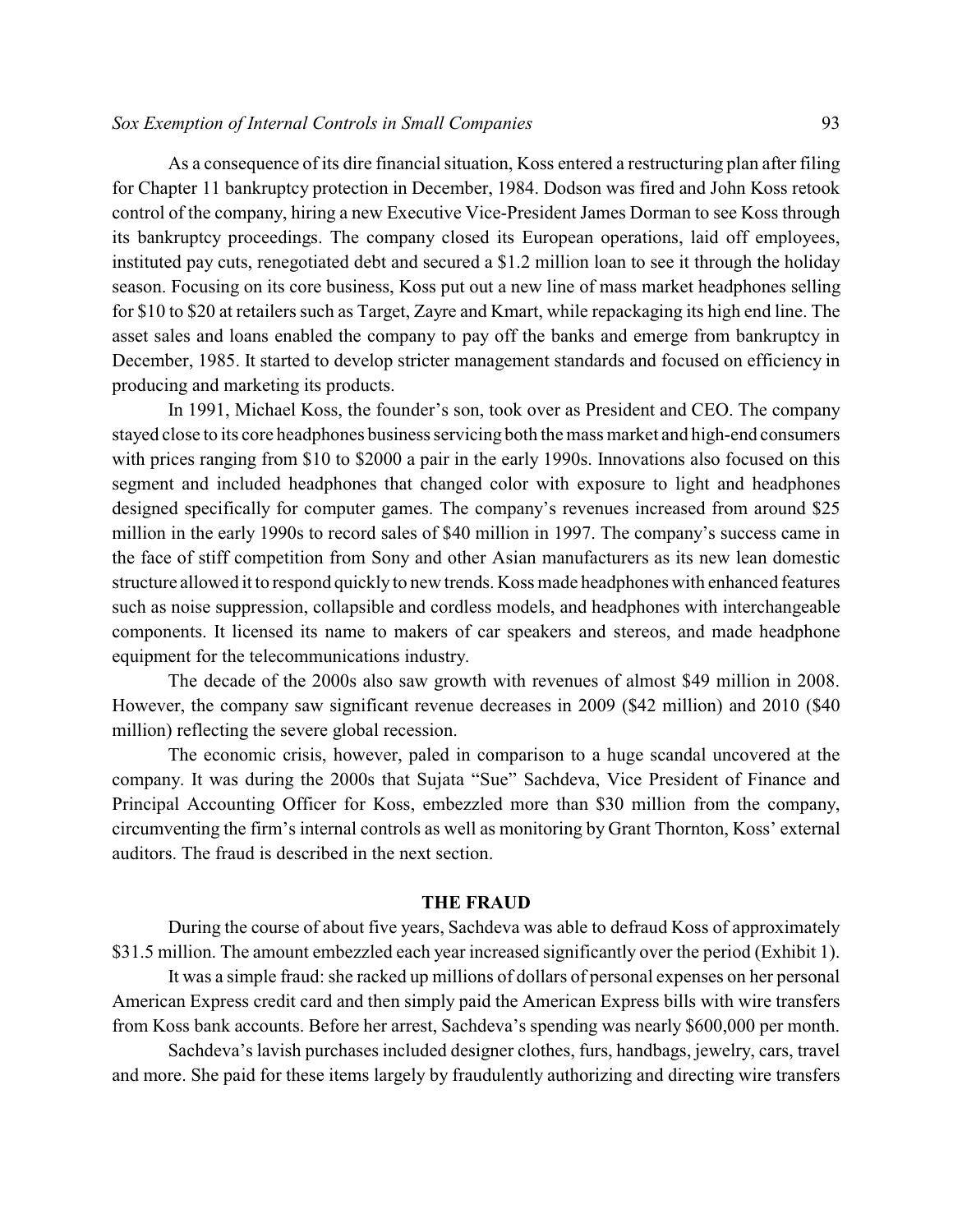| елпірі і і                                                       |                                                                                    |  |  |
|------------------------------------------------------------------|------------------------------------------------------------------------------------|--|--|
|                                                                  | Koss Corporation Estimates of the Unauthorized Transactions since Fiscal Year 2005 |  |  |
| FY 2005:                                                         | \$2,257,079                                                                        |  |  |
| FY 2006:                                                         | \$2,284,124                                                                        |  |  |
| FY 2007:                                                         | \$3,509,861                                                                        |  |  |
| FY 2008:                                                         | \$5,099,900                                                                        |  |  |
| FY 2009:                                                         | \$8,498,434                                                                        |  |  |
| Q1 FY 2010:                                                      | \$5,324,164                                                                        |  |  |
| Q2 FY 2010:                                                      | \$4,962,824                                                                        |  |  |
| Source: Koss Corporation 10-K/A dated 6/30/2009; filed 6/30/2010 |                                                                                    |  |  |

from Koss bank accounts to American Express. She also used Koss bank accounts to fund cashier's checks, which she then used for personal expenses. In addition, she issued checks payable to "petty cash," and then had Koss employees negotiate these checks for cash. She used traveler's checks, which Koss had purchased for employees' business travel, for her personal use. In her deposition, Sachdeva admitted to embezzling money from Koss through "cashier's checks, traveler's checks, wire transfers and some petty cash." When asked how the fraud started, Sachdeva stated that, "... a bill [American Express] would come through that would just shake me to the core, and I would take the money in the forms I've told you before and in the beginning with full intentions to pay it back."

In the deposition, Sachdeva stated that she had single signature authority on all Koss bank accounts (meaning that she could move as much money as she wanted, without anyone else's signature or approval). She noted that the external audit firm, Grant Thornton, knew this, and that Grant Thornton never expressed any concerns over the internal controls at Koss. She testified that Grant Thornton never questioned any disbursements or wires from any of the bank accounts and never made any inquiries relating to payments to American Express. Sachdeva noted that Grant Thornton "… always thought we were a smaller company but run well and a good training ground for all the new auditors that they brought on" and "...every year we'd have at least one or two new auditors come through, and I know Michael and I both objected to that – getting kids right out of college and had to explain the business to them every time, and they said, well, you guys are such a good company, a well-run company and small company, it's a good training ground for us."

Sachdeva testified that she never falsified or altered documentation for Grant Thorton, and that she provided all documentation requested by the auditors. She also testified that neither she nor anyone else ever attempted to select or choose the transactions that Grant Thorton would audit or review. She said, though, that she was afraid that the auditors would catch her "From the moment they walked into the building… I thought it was imminent." She also said that she felt that the CEO, Michael Koss, was going to catch her and that she was afraid "Every time he called me into his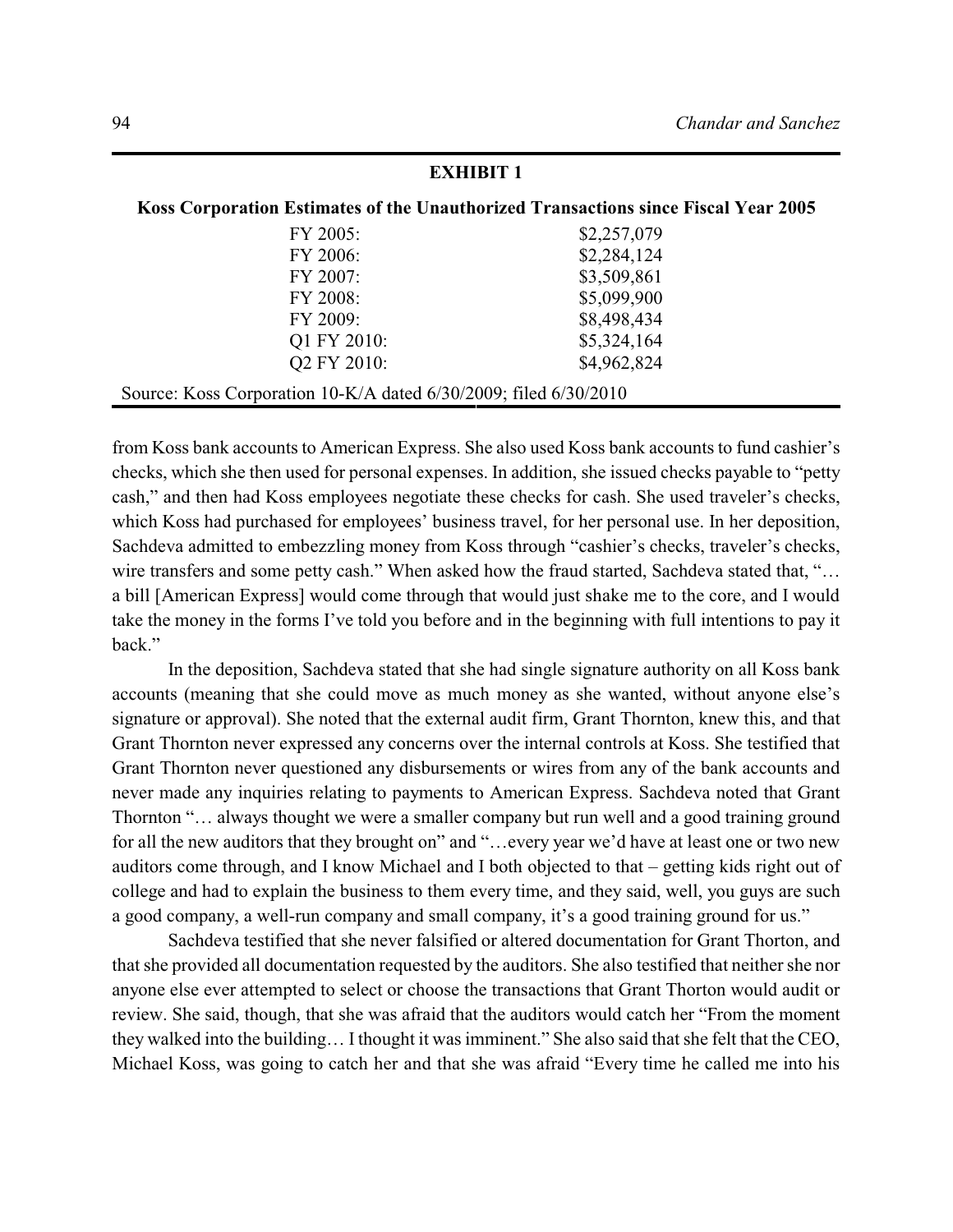office." She said, "I was so ashamed of what I did that I thought that he [Michael Koss] would catch me any day from the beginning."

Sachdeva testified that Michael Koss, the CEO, would never review the bank statements; rather, he would rely on Sachdeva and others in the accounting department to do so. She also said that Michael expected the auditors to review bank statements.

Sachdeva started by using cashier's checks to pay her bills. Sachdeva testified that she used cashier's checks as part of the embezzlement because they would be returned directly to the bank and not come back to the company. She noted that both she and her assistant, Julie Mulvaney, could have cashier's checks issued without anyone else's approval. Sachdeva or Mulvaney would simply call the bank, tell the bank that she wanted a cashier's check generated in X amount, and would like to pick it up in an hour. Then Mulvaney would send an employee over to the bank to pick up the check. Sachdeva testified that she was never asked for any sort of authorization, identification or confirmation of signing authority before a check was issued.

Some of the cashier's checks were made out to initials, rather than company names. For instance, some checks were made out to NMI, and then Sachdeva sent them to Neiman Marcus, Incorporated, SFA for Saks Fifth Avenue, etc. There were more than 500 cashier's checks issued in connection with the embezzlement.

In her testimony, Sachdeva said that she was originally using a lot of cashier's checks. Then, her assistant Julie Mulvaney suggested that it would be easier to just use wire transfers because then no one would have to go to the bank to physically pick up the checks. Sachdeva testified that she would instruct Julie Mulvaney, her assistant, to send wire transfers from Koss accounts to American Express. She said that Mulvaney never asked where the money was going and never asked for any documentation relating to the American Express bills. When the cash left Koss Corp. in the form of a wire transfer or cashier's check, no journal entry was made. Accordingly, the cash balance per ledger was much higher than the true cash balance.

The fraud appears to have continued for so long because Sachdeva's superiors were not reviewing the accounting data closely. Sachdeva testified that close to the company's June 30 fiscal year end, she would start to have a "panic attack" about how much cash she had taken, and that the year-end financial statements would reflect the missing cash. She testified that Mulvaney said that "she'd take care of it" and that Mulvaney would not post money that came in during June to accounts receivable. Sachdeva would compare the cash ledger balance to the bank statements to see how much was missing, and then tell Mulvaney. Mulvaney would then make up the difference by depositing June cash receipts into the cash accounts but not posting them to accounts receivable. As such, accounts receivable would be overstated at year-end to cover up the embezzlement. The cash that came in during June was deposited into the bank, but no journal entries were made to debit cash (or to credit accounts receivable). Then after the June 30 fiscal year end, Mulvaney would apply the monies to the customers' accounts receivable balances and again there would be a difference between the amount of cash per the ledger and per the bank. Customers were not sent statements, so they were not aware that payments to their balances were not posted in June. This created the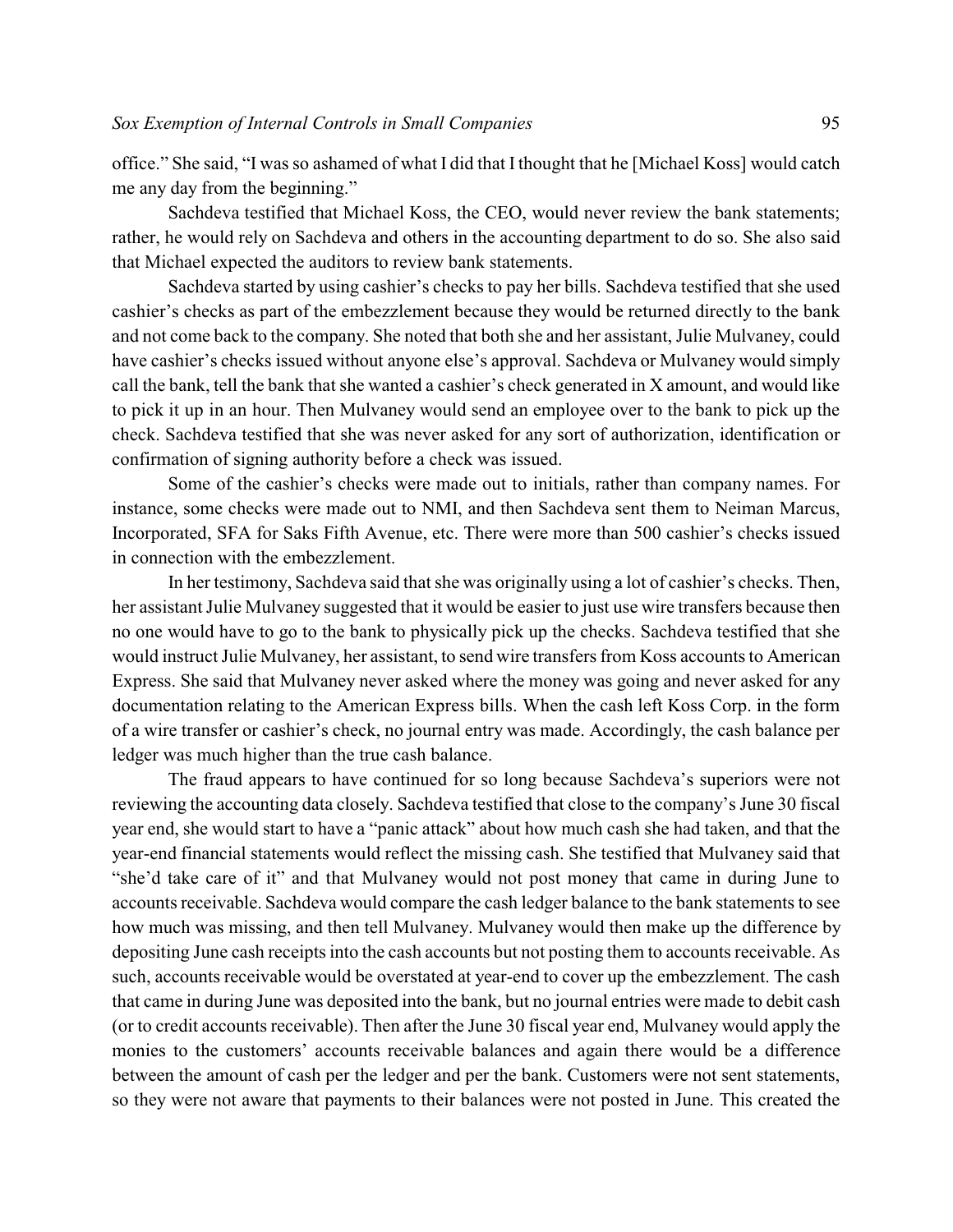appearance that the accounts receivable aging was approximately 30 days longer than it was in reality. Sachdeva testified that Grant Thornton never asked her or anyone else about the accounts receivable aging and that Grant Thornton never asked why June's receivables were so different from those of other months.

Sachdeva also testified that, in addition to delaying the credits to accounts receivable, she wrote a number of journal entries to cover up the embezzlement and that Mulvaney assisted with this. The entries consisted of a debit to an expense and a credit to cash. Sachdeva said that as part of the audit each year, Grant Thornton was provided with documentation showing all journal entries and adjusting journal entries for the year, along with the general ledger, and that the documentation included the journal entries prepared as part of the embezzlement. She testified that the majority of the fraudulent entries were in even dollar amounts, such as \$20,000, \$200,000, etc. Sachdeva testified that Grant Thornton never asked any questions about specific entries on the general ledger. According to Sachdeva, it was her own responsibility to review the year-end trial balances from the general ledger and that these were also provided to Grant Thornton during the year-end audit as well as during their quarterly reviews. Sachdeva testified that although there were hundreds of thousands of dollars in wire transfers from Koss bank accounts to American Express each year, Grant Thornton never asked any questions about the American Express bills and never asked for copies of the statements from American Express.

Interestingly, the fraud was ultimately detected when American Express notified Michael Koss, CEO of Koss Corp., that Koss Corp.'s corporate funds were being used to pay Sachdeva's personal credit card bill. After Michael Koss was notified, he entered Sachdeva's office and found piles of expensive women's clothing, some with price tags of more than \$2,000 still attached (Ramde, 17 Nov 2011).

In 2010, Koss filed amended financial statements, restating results for fiscal 2009 and prior comparative periods (Form 10K/A). The restated financial statements are presented in Exhibits 2, 3 and 4. The amended filings also contained disclosures in the footnotes detailing the causes of and the company responses to the fraud.

According to Koss Corp.'s 2010 form 10-K/A, Sachdeva was able to conduct the fraud by circumventing the company's internal controls. The internal controls in place at the time over wire transfers and cashier's checks were as follows: all invoices over \$5,000 were required to be submitted and approved by Michael Koss, the CEO, all accounts payable checks generated from the company's accounts payable system were to be signed by the CEO, and wire transfers for inventory and other expenses were to be approved by several employees including authorized Vice Presidents. According to the 10-K/A, Sachdeva circumvented the internal controls by ordering cashier's checks directly from the bank and processing wire transfers from Koss' bank accounts directly so that the payments would not be submitted through Koss Corp.'s accounts payable system.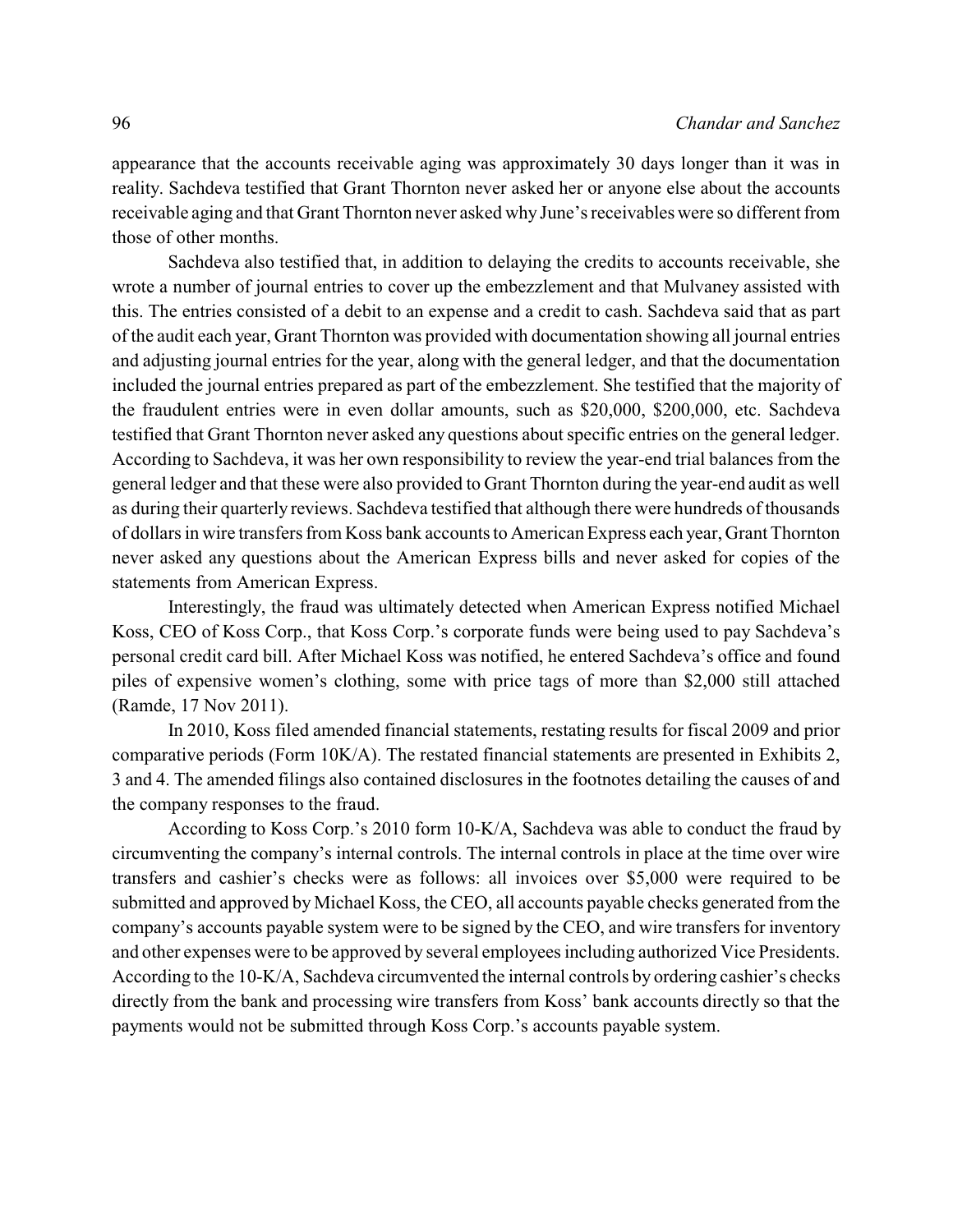# **Koss Corporation and Subsidiary Consolidated Statement of Operations Information**

|                                                                | $2009$ (as   |               |                      |  |
|----------------------------------------------------------------|--------------|---------------|----------------------|--|
|                                                                | previously   |               | 2009                 |  |
| Year Ended June 30,                                            | reported)    | Adjustments   | (as restated)        |  |
| Net sales                                                      | \$38,184,150 | \$3,532,964   | \$41,717,114         |  |
| Cost of goods sold                                             | 24,917,013   | (1,748,591)   | 23,168,422           |  |
| Gross profit                                                   | 13,267,137   | 5,281,555     | 18,548,692           |  |
|                                                                |              |               |                      |  |
| <b>Operating Expenses:</b>                                     |              |               |                      |  |
| Selling, general and administrative                            | 10,653,243   | (262, 891)    | 10,390,352           |  |
| expenses                                                       |              |               |                      |  |
| Unauthorized transactions                                      |              | 8,498,434     | 8,498,434            |  |
| Total operating expenses                                       | 10,653,243   | 8,235,543     | 18,888,786           |  |
| Income (loss) from operations                                  | 2,613,894    | (2,953,988)   | (340,094)            |  |
|                                                                |              |               |                      |  |
| Other Income (Expense)                                         |              |               |                      |  |
| Royalty income                                                 | 258,333      | (49, 583)     | 208,750              |  |
| Interest income                                                | 15,503       |               | 15,503               |  |
| Interest expense                                               |              | (216,751)     | (216,751)            |  |
| Total Other Income, net                                        | 273,836      | (266, 334)    | 7,502                |  |
| Income (loss) before income tax                                | 2,887,730    | (3,220,322)   | (332, 592)           |  |
| provision (benefit)                                            |              |               |                      |  |
|                                                                |              |               |                      |  |
| Income tax provision (benefit)                                 | 911,062      | (986, 496)    | (75, 434)            |  |
|                                                                |              |               |                      |  |
| Net income (loss)                                              | \$1,976,668  | (\$2,233,826) | $(\frac{$257,158}{)$ |  |
| Earnings (loss) per common share                               |              |               |                      |  |
| <b>Basic</b>                                                   | \$0.27       | $($ \$0.30)   | $($ \$0.03)          |  |
| Diluted                                                        | \$0.27       | $($ \$0.30)   | $($ \$0.03)          |  |
|                                                                |              |               |                      |  |
| Dividends declared per common share                            | \$0.26       |               | \$0.26               |  |
|                                                                |              |               |                      |  |
| Source: Koss Corporation 10-K/A dated 6/20/1009; filed 6/30/10 |              |               |                      |  |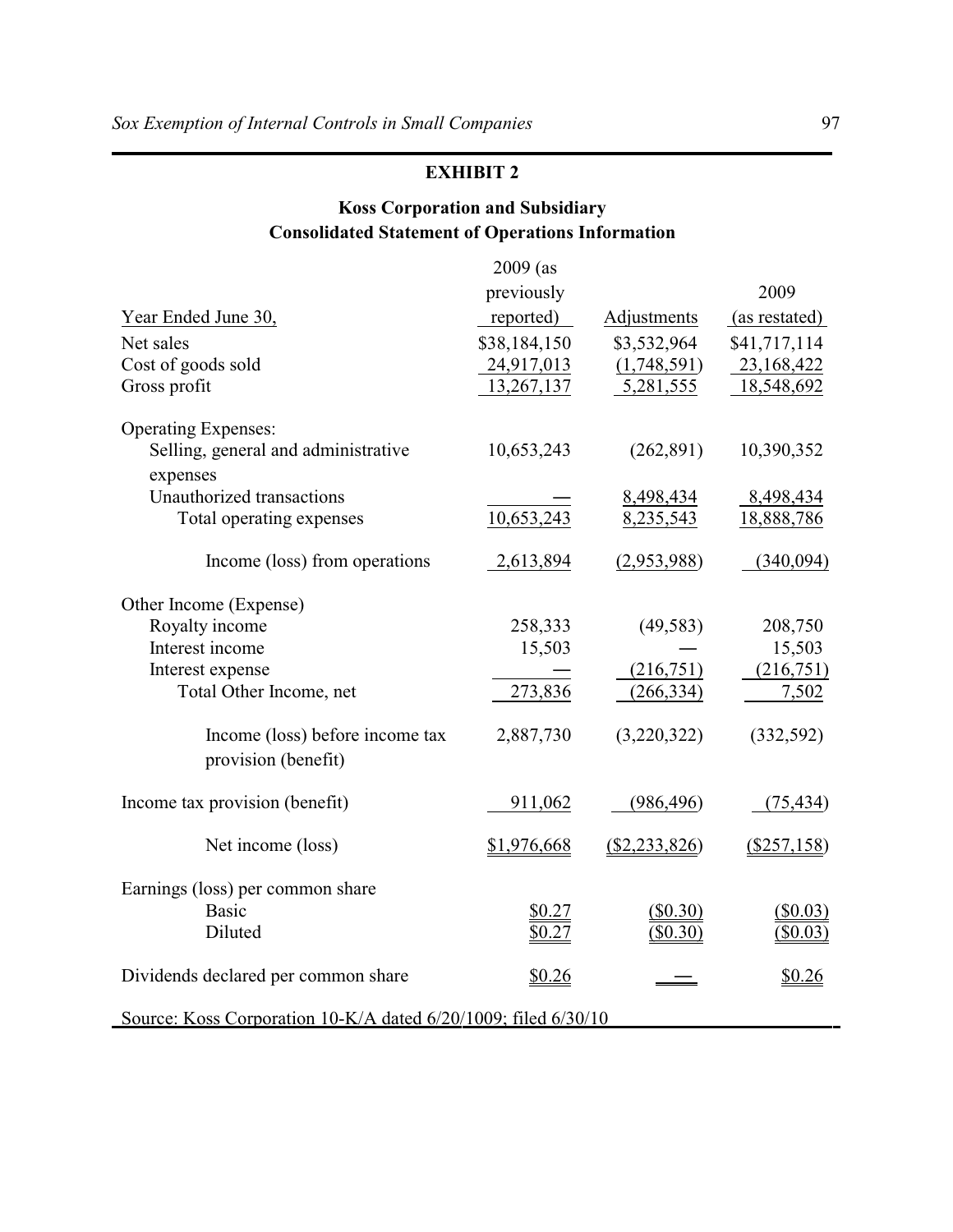## **Koss Corporation and Subsidiary Consolidated Balance Sheet Information**

|                                                                        | $2009$ (as   |             |               |
|------------------------------------------------------------------------|--------------|-------------|---------------|
|                                                                        | previously   |             | 2009          |
| As of June 30,                                                         | reported)    | Adjustments | (as restated) |
| <b>ASSETS</b>                                                          |              |             |               |
| <b>Current Assets:</b>                                                 |              |             |               |
| Cash and cash equivalents                                              | \$1,664,407  | (\$165,531) | \$1,498,876   |
| Accounts receivable, less allowance for doubtful accounts of 1,588,923 | 8,679,606    | (4,018,879) | 4,660,727     |
| Inventories                                                            | 9,763,158    | (1,054,323) | 8,708,835     |
| Prepaid expenses                                                       | 179,549      | (28,212)    | 151,337       |
| Deferred income taxes                                                  | 720,121      | 665,376     | 1,385,497     |
| <b>Total Current Assets</b>                                            | 21,006,841   | (4,601,569) | 16,405,272    |
| Equipment and leasehold improvements, net                              | 4,076,198    | (1,835,626) | 2,240,572     |
| Other Assets:                                                          |              |             |               |
| Product software development costs                                     |              | 1,727,040   | 1,727,040     |
| Deferred income taxes                                                  | 1,237,727    | 5,073,555   | 6,311,282     |
| Cash surrender value of life insurance                                 |              | 2,917,223   | 2,917,223     |
| Other assets                                                           | 2,149,586    | (2,124,586) | 25,000        |
| <b>Total Other Assets</b>                                              | 3,387,313    | 7,593,232   | 10,980,545    |
| <b>Total Assets</b>                                                    | \$28,470,352 | \$1,156,037 | \$29,626,389  |

(continued)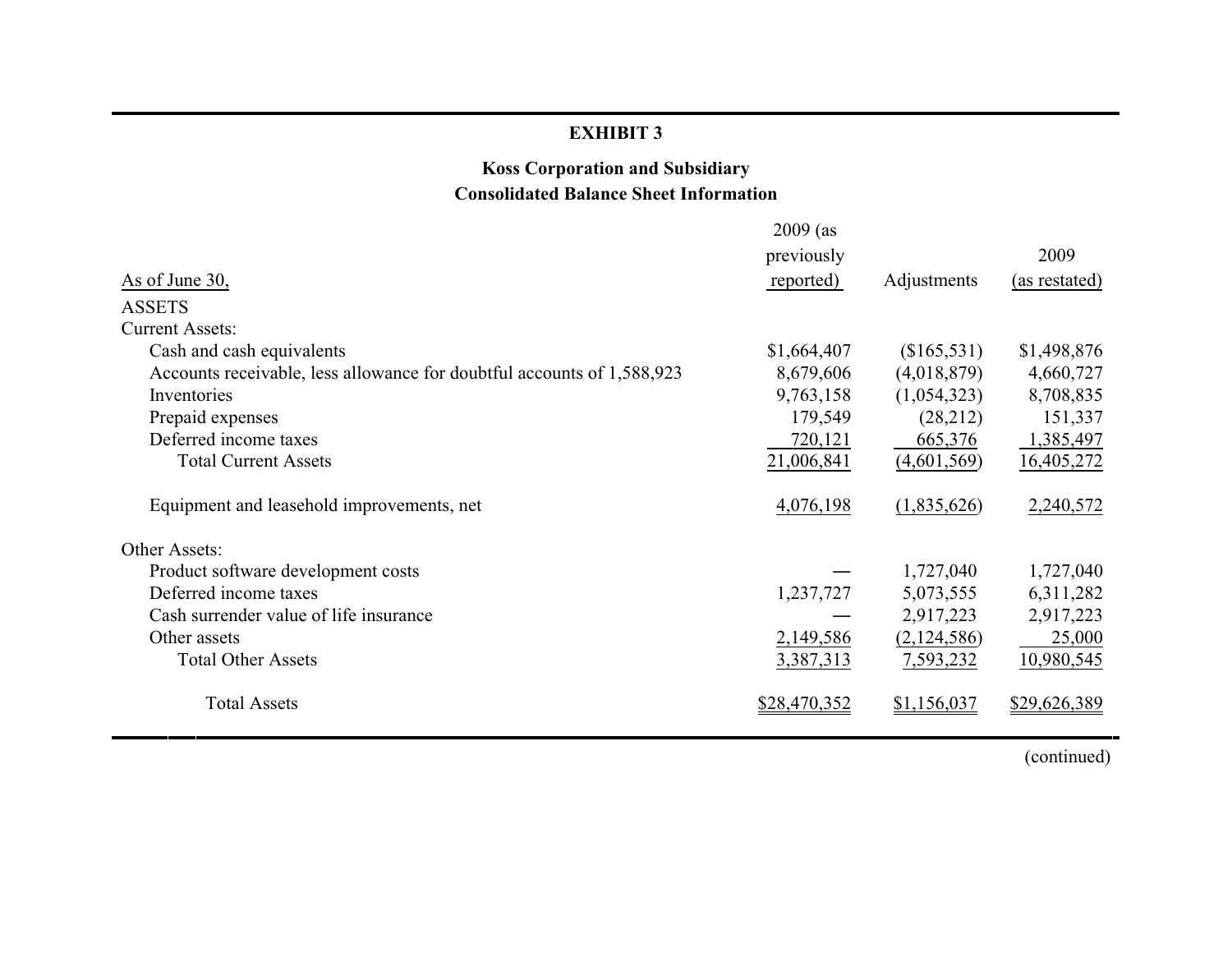| <b>EXHIBIT 3 (continued)</b>                                          |                                       |             |                       |  |
|-----------------------------------------------------------------------|---------------------------------------|-------------|-----------------------|--|
| As of June 30,                                                        | $2009$ (as<br>previously<br>reported) | Adjustments | 2009<br>(as restated) |  |
| LIABILITIES AND STOCKHOLDERS' EQUITY                                  |                                       |             |                       |  |
| Current Liabilities;                                                  |                                       |             |                       |  |
| Accounts payable                                                      | \$1,810,466                           | \$1,312,255 | \$3,122,721           |  |
| <b>Accrued liabilities</b>                                            | 1,153,089                             | 936,965     | 2,090,054             |  |
| Dividends payable                                                     | 479,876                               |             | 479,876               |  |
| Income taxes payable                                                  | 175,568                               | 4,228,814   | 4,404,382             |  |
| <b>Total Current Liabilities</b>                                      | 3,618,999                             | 6,478,034   | 10,097,033            |  |
| Long-Term Liabilities:                                                |                                       |             |                       |  |
| Deferred compensation                                                 | 1,095,961                             | 445,279     | 1,541,240             |  |
| Derivative liability                                                  | 125,000                               |             | 125,000               |  |
| Other liabilities                                                     |                                       | 725,000     | 725,000               |  |
| <b>Total Long-Term Liabilities</b>                                    | 1,220,961                             | 1,170,279   | 2,391,240             |  |
| <b>Total Liabilities</b>                                              | 4,839,960                             | 7,648,313   | 12,488,273            |  |
| Stockholders' Equity                                                  |                                       |             |                       |  |
| Common stock, \$0.005 par value, authorized 20,000,000 shares; issued | 2,049,384                             | (2,012,470) | 36,914                |  |
| and outstanding 7,382,706 shares                                      |                                       |             |                       |  |
| Paid in capital                                                       |                                       | 1,056,975   | 1,056,975             |  |
| Retained earnings                                                     | 21,581,008                            | (5,536,781) | 16,044,227            |  |
| <b>Total Stockholders' Equity</b>                                     | 23,630,392                            | (6,492,276) | 17,138,116            |  |
| Total Liabilities and Stockholders' Equity                            | \$28,470,352                          | \$1,156,037 | \$29,626,389          |  |
| Source: Koss Corporation 10-K/A dated 6/20/1009; filed 6/30/10        |                                       |             |                       |  |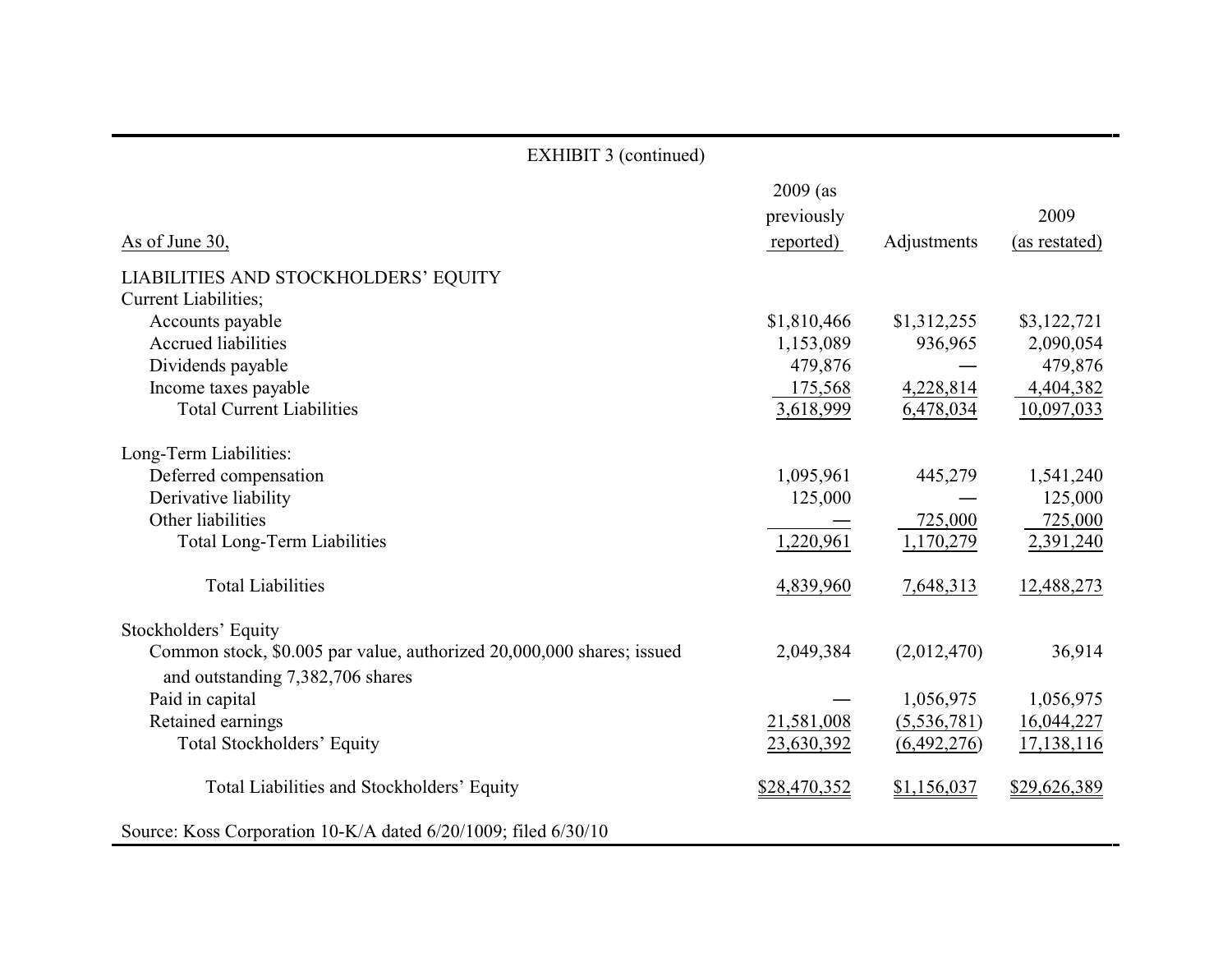# **Koss Corporation and Subsidiary Consolidated Statement of Cash Flow Information**

|                                                                      | $2009$ (as  |                 |               |
|----------------------------------------------------------------------|-------------|-----------------|---------------|
|                                                                      | previously  |                 | $2009$ (as    |
| Year Ended June 30,                                                  | reported)   | Adjustments     | restated)     |
| <b>CASH FLOWS FROM OPERATING</b>                                     |             |                 |               |
| <b>ACTIVITIES:</b>                                                   |             |                 |               |
| Net income (loss)                                                    | \$1,976,668 | $(\$2,233,826)$ | $(\$257,158)$ |
| Adjustments to reconcile net income (loss) to net                    |             |                 |               |
| cash provided by operating activities:                               |             |                 |               |
| Provision for doubtful accounts                                      | 77,007      | 168,530         | 245,537       |
| Provisions for obsolete inventories                                  |             | 12,358          | 12,358        |
| Loss on disposals of equipment and                                   |             | 224,286         | 224,286       |
| leasehold improvements                                               |             |                 |               |
| Depreciation of equipment and leasehold                              | 817,957     | (89,903)        | 728,054       |
| improvements                                                         |             |                 |               |
| Stock-based compensation expense                                     | 399,996     | 42,664          | 442,660       |
| Provision for deferred income taxes                                  | (107,000)   | (2,648,314)     | (2,755,314)   |
| Increase in cash surrender value of life                             | (195, 463)  | 136,899         | (58, 564)     |
| insurance                                                            |             |                 |               |
| Deferred compensation                                                | 48,479      | 166,063         | 214,542       |
| Net changes in operating assets and liabilities                      |             |                 |               |
| (see note $10$ )                                                     | (639, 018)  | 4,488,763       | 3,849,745     |
| Net cash provided by operating activities                            | 2,378,626   | 267,520         | 2,646,146     |
| <b>CASH FLOWS FROM INVESTING</b>                                     |             |                 |               |
| <b>ACTIVITIES:</b>                                                   |             |                 |               |
| Maturity of investments                                              | 75,000      |                 | 75,000        |
|                                                                      |             | (348, 503)      | (348, 503)    |
| Life insurance premiums paid<br>Purchases of equipment and leasehold | (2,147,866) | 1,129,809       | (1,018,057)   |
|                                                                      |             |                 |               |
| improvements                                                         |             |                 |               |
| Product software development expenditures                            |             | (1,053,738)     | (1,053,738)   |
| Net cash used in investing activities                                | (2,072,866) | (272, 432)      | (2,345,298)   |
| <b>CASH FLOWS FROM FINANCING</b>                                     |             |                 |               |
| <b>ACTIVITIES:</b>                                                   |             |                 |               |
| Dividends paid to stockholders                                       | (1,920,586) | $\perp$         | (1,920,585)   |
| Purchase of treasury shares                                          | (43, 640)   | 20              | (43,620)      |
| Net cash used in financing activities                                | (1,964,226) | 21              | (1,964,205)   |
|                                                                      |             |                 |               |
| Net decrease in cash and cash equivalents                            | (1,658,466) | (4,891)         | (1,663,357)   |
| Cash and cash equivalents at beginning of year                       | 3,322,873   | (160, 640)      | 3,162,233     |
| Cash and cash equivalents at end of year                             | ,664,407    | (165, 531)      | 1,498,876     |
|                                                                      |             |                 |               |
| Source: Koss Corporation 10-K/A dated 6/20/1009; filed 6/30/10       |             |                 |               |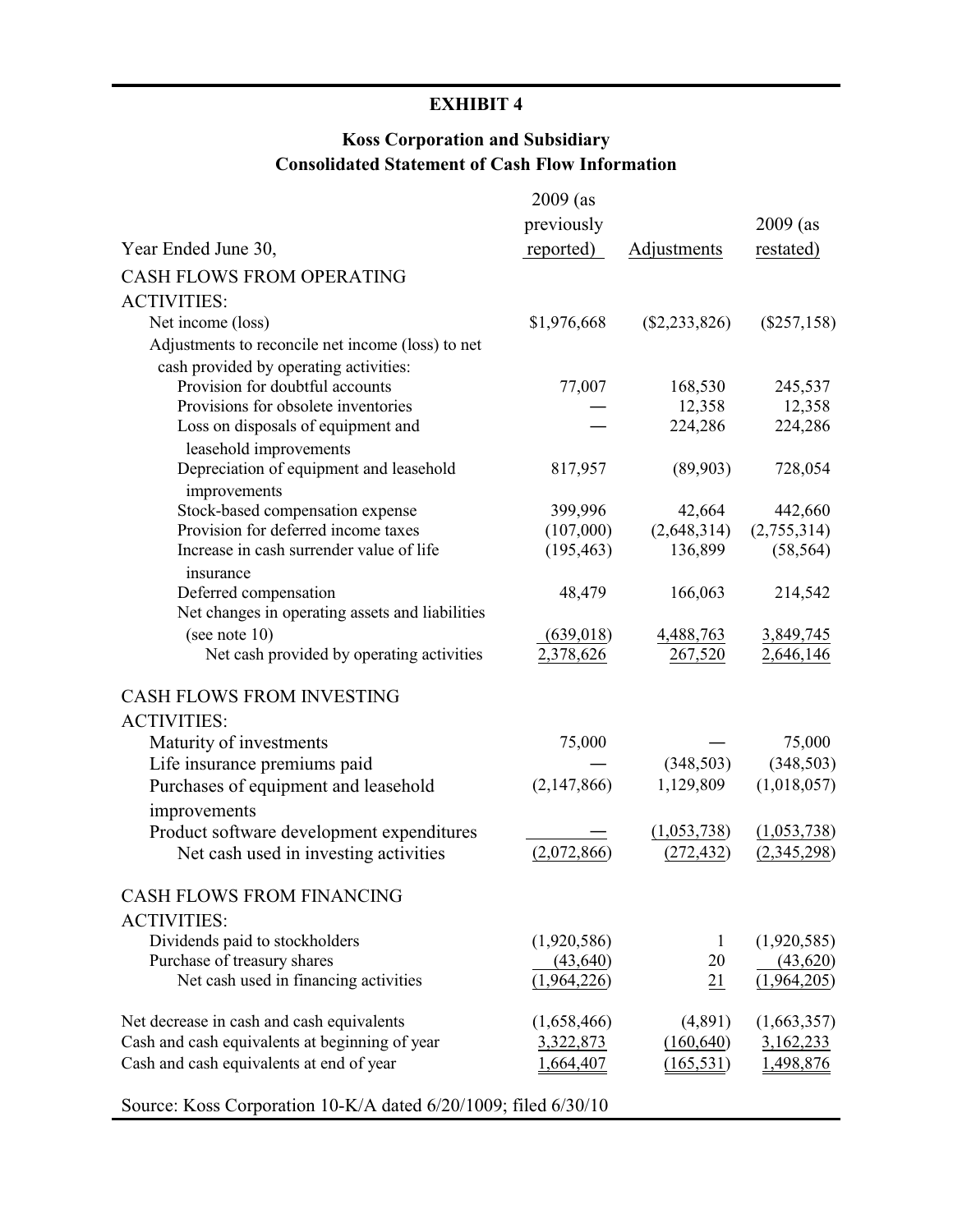#### *Sox Exemption of Internal Controls in Small Companies* 101

In the 10-K/A, Koss Corp. lists several remediations to internal control over wire transfers and cashier's checks, including disallowing the use of any cashier's checks, enforcing that all wire transfers are initiated within the financial function and electronically approved by the CEO, and performing an enhanced review, reconciliation and reporting of cash activities.

The 10-K/A also notes that \$600,000 was misappropriated by violating the company policies over petty cash, manual checks and traveler's checks. As a remedy, the company responded by eliminating the petty cash fund so that all reimbursements run through the normal accounts payable system and also by eliminating the use of manual checks and traveler's checks.

The 10-K/A notes other improvements to internal control including improved controls and procedures related to journal entries and account reconciliations with improved segregation of duties, review and approval of reconciliations, and approval of all manual journal entries.

#### **THE AFTERMATH**

Koss' external auditors, Grant Thornton, were terminated days after the fraud was uncovered. Koss Corp. as well as its shareholders sued Grant Thornton for failing to uncover the fraud. In August, 2011, the shareholder class action lawsuit against Grant Thornton was dismissed (Hajewski, 2011). The U.S. district judge in the case, Lynn Adelman ruled that the occurrence of fraud and subsequent failure to detect it does not imply willful, knowing or reckless behavior on the part of Grant Thornton; rather, the firm was found to be negligent. Koss' case against Grant Thornton for negligence was finally settled when the company collected \$8.5 million from the accounting firm on July 3, 2013 (Spivak, 2013).

Koss shareholders also filed a lawsuit against Michael Koss and Koss Corporation. Judge Adelman dismissed claims of willful or reckless behavior on the part of Michael Koss. The case against the company and Michael Koss as the person in control of the company is still open.

On July 16, 2010, Sachdeva pleaded guilty to six counts of wire fraud. On November 17, 2010, she was sentenced to 132 months in prison and ordered to pay restitution of \$34 million. On March 8, 2011, she was suspended from appearing or practicing before the SEC.

The SEC has also filed suit against Julie Mulvaney, a former assistant to Sachdeva. The SEC is charging Mulvaney with aiding and abetting in the fraud. A trial date is schedule for 2012. In her deposition, Sachdeva testified that Mulvaney assisted with the embezzlement.

Koss Corp. sued American Express, alleging that American Express waited too long to report the wire transfers to Koss. The suit against American Express was dismissed, but Koss has the option to appeal. Koss Corp. has also sued several banks for failing to discover the fraudulent transactions – these suits are pending.

In an unusual move, the SEC initiated enforcement action against Michael Koss. Michael Koss settled with the SEC in October, 2011. As part of the settlement, Michael Koss must pay back bonuses of \$450,000 cash and also 160,000 options.